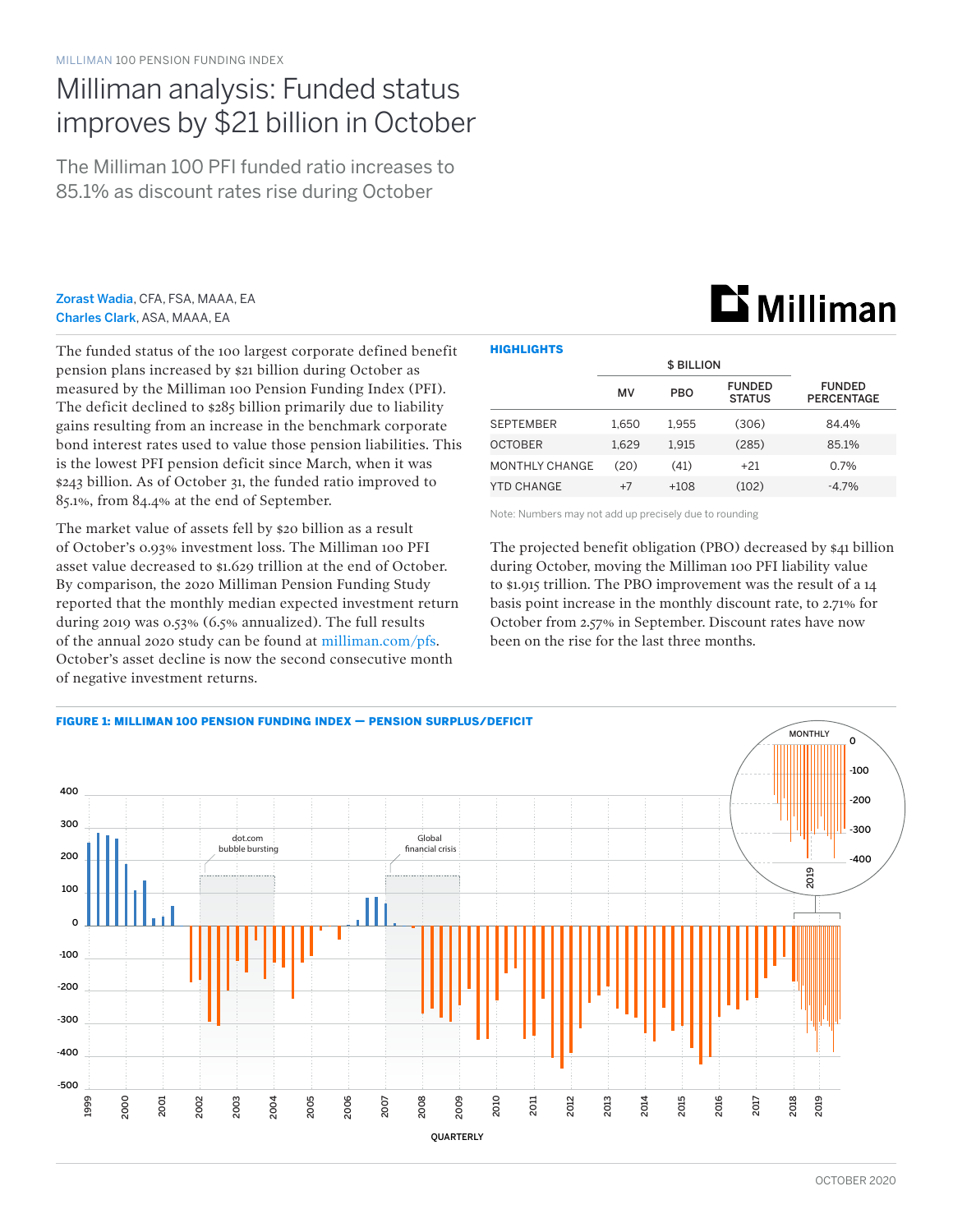

#### FIGURE 2: MILLIMAN 100 PENSION FUNDING INDEX — PENSION FUNDED RATIO

Over the last 12 months (November 2019–October 2020), the cumulative asset return for these pensions has been 5.75% and the Milliman 100 PFI funded status deficit has worsened by \$42 billion. The primary reason for this widening of the funded status deficit has been discount rate declines over the past 12 months. Discount rates eroded, falling from 3.08% as of October 31, 2019 to 2.71% a year later. During the same time period the funded ratio of the Milliman 100 companies has decreased to 85.1% from 86.8%. We will continue to closely monitor the movement of the financial markets and the interest rate environment as year-end approaches.

### 2020-2021 Projections

If the Milliman 100 PFI companies were to achieve the expected 6.5% median asset return (as per the 2020 pension funding study), and if the current discount rate of 2.71% were maintained during years 2020 through 2021, we forecast that the funded status of the surveyed plans would increase. This

would result in a projected pension deficit of \$275 billion (funded ratio of 85.6%) by the end of 2020 and a projected pension deficit of \$202 billion (funded ratio of 89.3%) by the end of 2021. For purposes of this forecast, we have assumed 2020 and 2021 aggregate annual contributions of \$40 billion and \$50 billion, respectively.

Under an optimistic forecast with rising interest rates (reaching 2.81% by the end of 2020 and 3.41% by the end of 2021) and asset gains (10.5% annual returns), the funded ratio would climb to 87% by the end of 2020 and 103% by the end of 2021. Under a pessimistic forecast with similar interest rate and asset movements (2.61% discount rate at the end of 2020 and 2.01% by the end of 2021 and 2.5% annual returns), the funded ratio would decline to 84% by the end of 2020 and 77% by the end of 2021.

#### ABOUT THE MILLIMAN 100 MONTHLY PENSION FUNDING INDEX

For the past 20 years, Milliman has conducted an annual study of the 100 largest defined benefit pension plans sponsored by U.S. public companies. The Milliman 100 Pension Funding Index projects the funded status for pension plans included in our study, reflecting the impact of market returns and interest rate changes on pension funded status, utilizing the actual reported asset values, liabilities, and asset allocations of the companies' pension plans.

The results of the Milliman 100 Pension Funding Index were based on the actual pension plan accounting information disclosed in the footnotes to the companies' annual reports for the 2019 fiscal year and for previous fiscal years. This pension plan accounting disclosure information was summarized as part of the Milliman 2020 Pension Funding Study, which was published on April 28, 2020. In addition to providing the financial information on the funded status of U.S. qualified pension plans, the footnotes may also include figures for the companies' nonqualified and foreign plans, both of which are often unfunded or subject to different funding standards than those for U.S. qualified pension plans. They do not represent the funded status of the companies' U.S. qualified pension plans under ERISA.